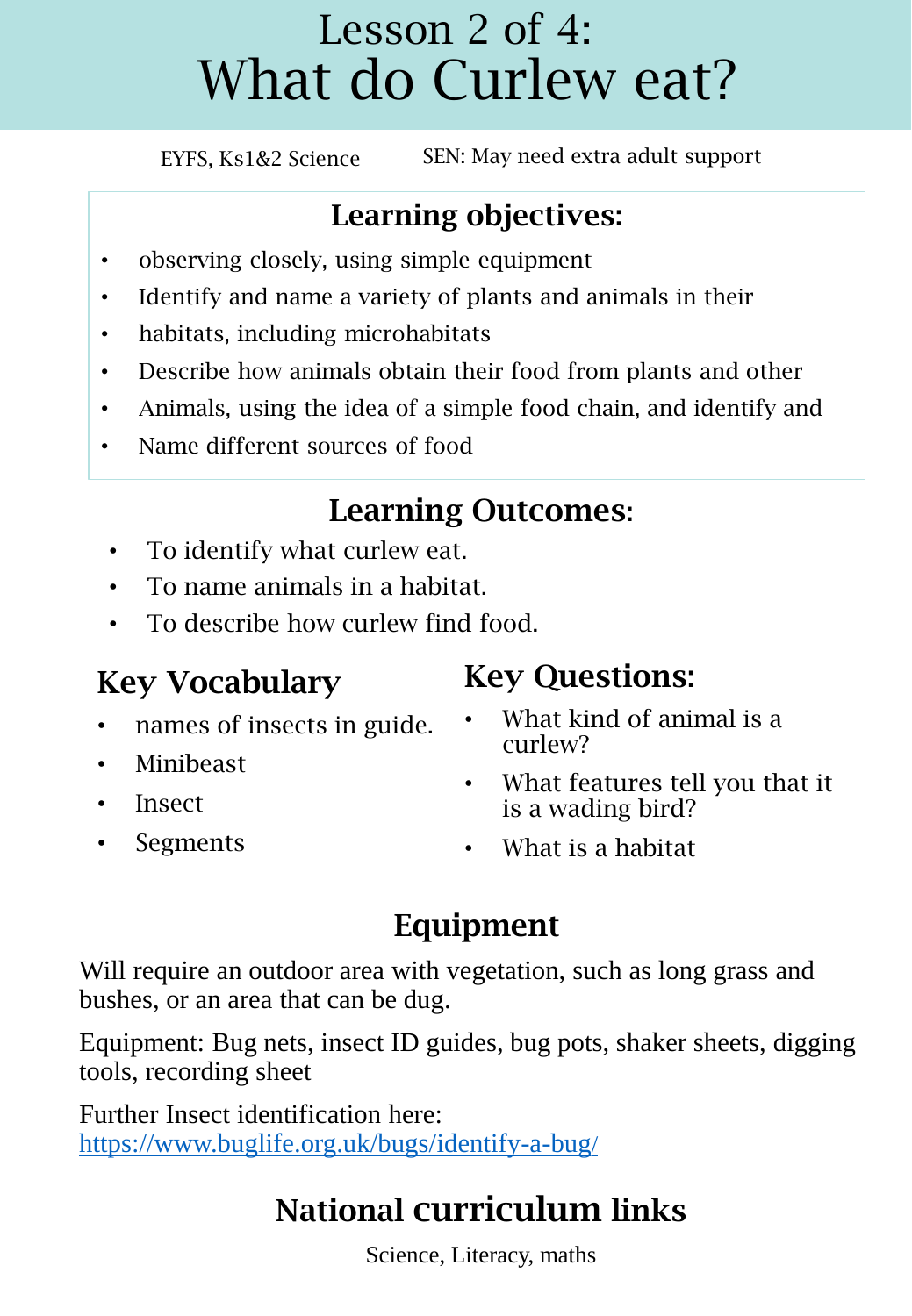### Lesson 2 of 4: What do Curlew eat?

### What do you think Curlews eat? (10mins)

- They use their long bill to probe he ground for invertebrates such as worms, leatherjackets, and other insects too. We know they even like to eat the
- whinberries that grow on the hills in Shropshire. Young Curlews that haven't grown their long bill yet will try to catch smaller insets that live in long grass.
- Today we are going to try and catch some insects too!
- Remember when we are outside to stay in sight, and everyone will need to wash their hands with soap and water when they get back into the classroom

### Main Activity (30mins)

Show the class how to use nets and dig to catch minibeasts.

It is best to use sweep nets in areas of long grass, make sure you have plenty of space around you then quickly move the net through the grass and take

a look inside to see if you've caught anything. Put any mini beasts into your bug pots and try sweeping in a different area!

To use shaker sheets, take one of the white sheets and spread it out under a tree or shrub. Give the branch above it a shake and take a look on the sheet

to see if any critters have fallen off. Again, you can put these in your bug pots to take a closer look.

Another way to look for minibeasts is by digging. You can use some of the diggers to have a look in the soil for more creatures – maybe you'll find some

earth worms!

Remember to be gentle with any minibeasts you find, and once we've had a closer look, we will put them all back where we found them.

You can compare the bugs you find with the ID guides below to see if you can figure out what they are. It may be useful to look for the following things: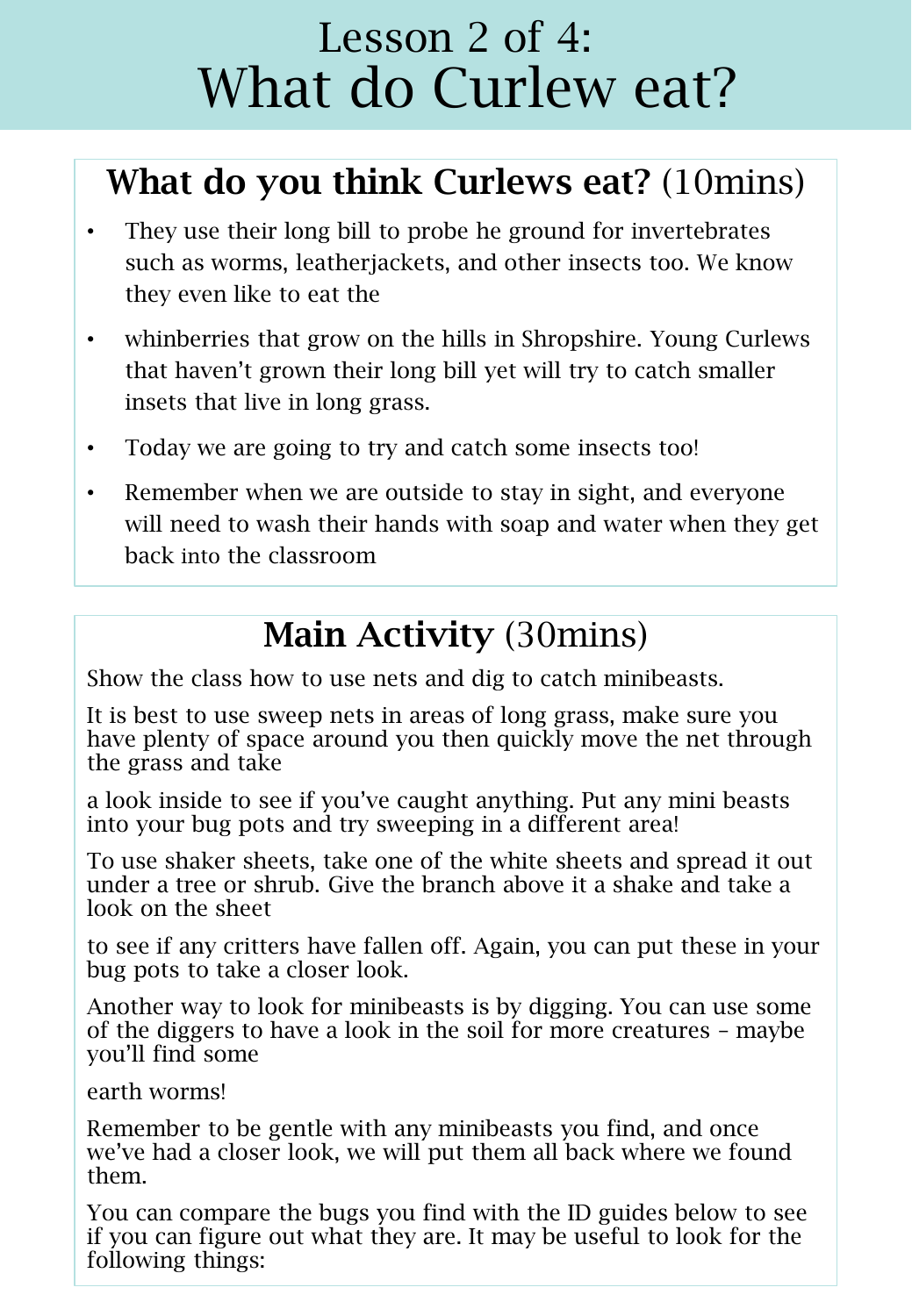### Lesson 2 of 4: What is a Curlew?

### Main Activity (30 mins)

- How many legs has your minibeast got?
- How many body segments has it got?
- How does it move?
- Can it fly?
- What colour is it?
- Does it have any patterns or markings (like spots or stripes)
- Ks2, what is it? Identification guide.

### Additional activities

Count and record findings on pictograph or chart.

Draw and label varieties of minibeast and display with curlew pictures from lesson 1.

Students will: Be able to say what curlew eat and name some insects

Teacher will: Prepare resources, guide lesson and support.

Less able students will: Know that curlew eat insects and where to look for insects.

Most students will: Be able to name some insects curlews eat and know how to find them.

More able students will: Be able to identify what curlew eat and be able to describe how they find food

Adaptions for less able students: Provide one to one support and encouragement

Extensions: Find out more about the minibeasts found.

Plenary (10mins):

| Return all minibeasts, safely to the place they were found,<br>children to wash their hands. | <b>Assessment</b><br><b>Methods</b> |
|----------------------------------------------------------------------------------------------|-------------------------------------|
| Discussion: What do curlew eat? Allow class to answer in turn.                               | Questioning                         |
| Assessment criteria:                                                                         | Group discussion                    |
|                                                                                              | Peer discussion                     |

Children can identify a range of minibeasts and say what curlew eat.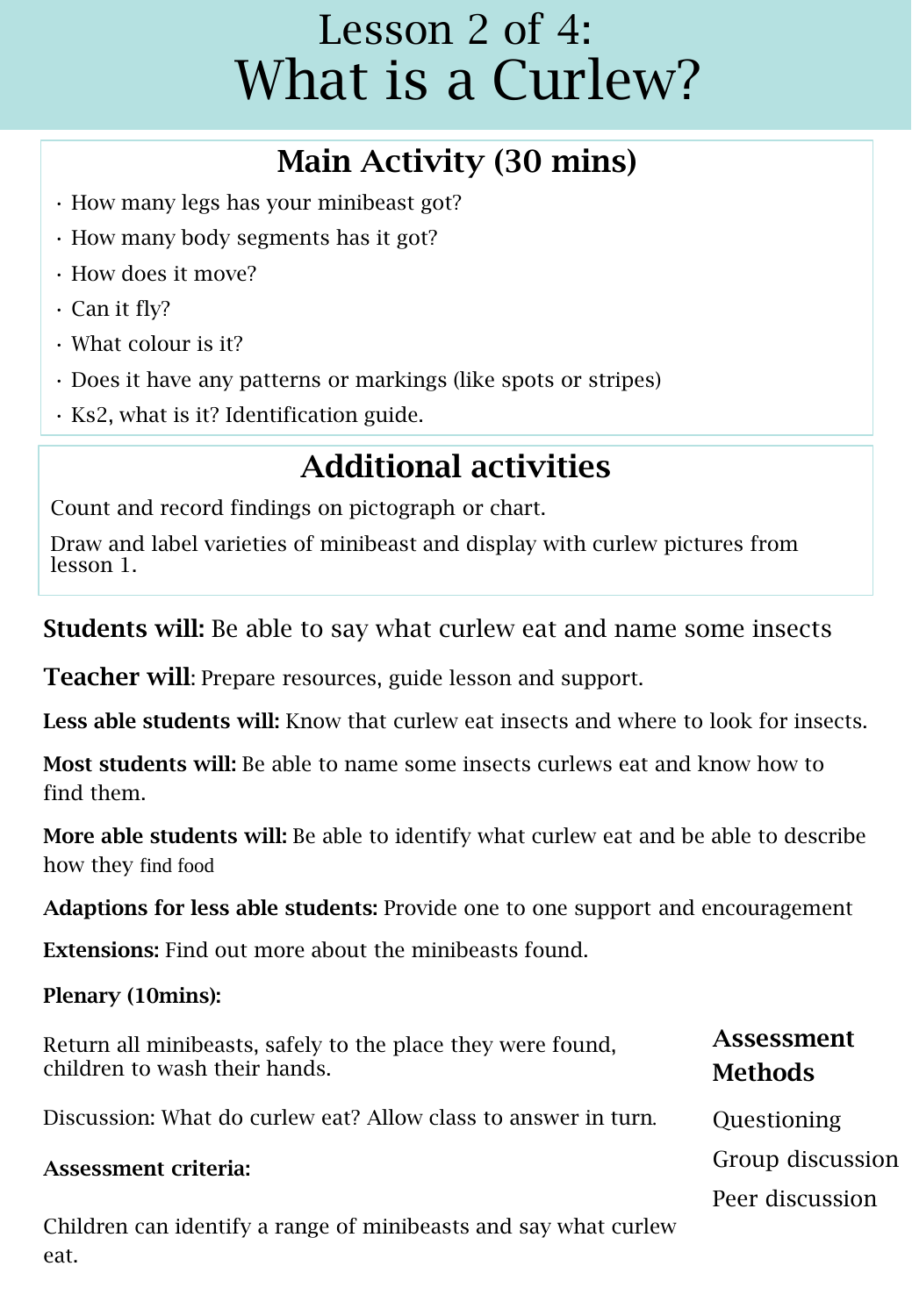## What Do Curlews Eat? Let's Go Minibeast Hunting!



### Hoverfly Minibeast Guide **Bumblebee** Wasp Worm

Moth







































Ant











Snail







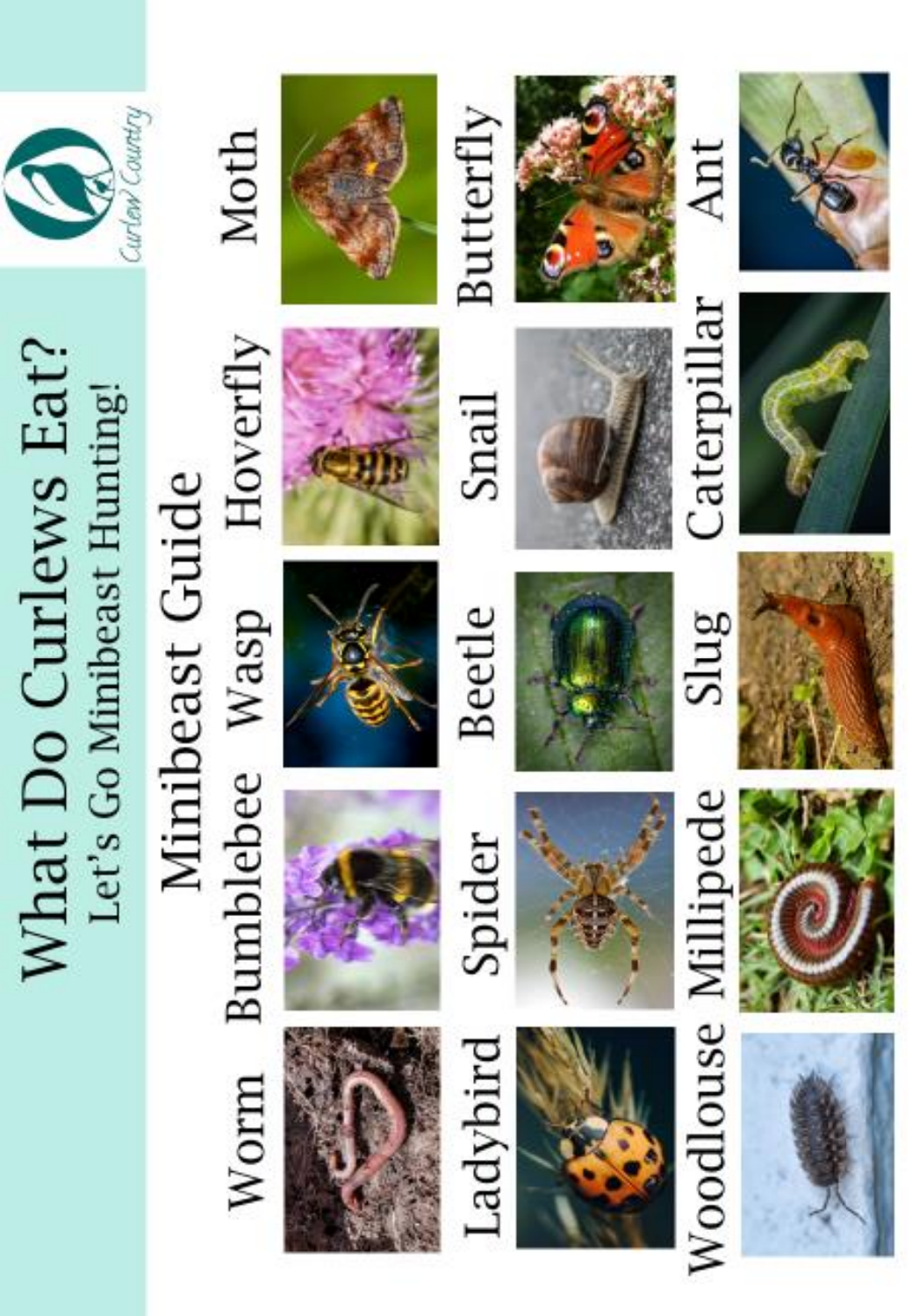## What Do Curlews Eat? Let's Go Minibest Hunting!



# Minibeast Guide

Grasshopper Shield Bug Froghopper





Dragonfly

Centipede

Cranetly











These are just some of the minibeasts that you may find on your bug hunt.

field Remember that these may colours and can be further guides or online resources come in other shapes and using such as: Buglife. identified

their long but curlew have to bug Have a wonderful bug hunt and remember you may be bug hunting with hands hunt with curved bill.

Be gentle with the minibeasts you find.

Have Fun!

Wash your hands.

**Things to Remember**